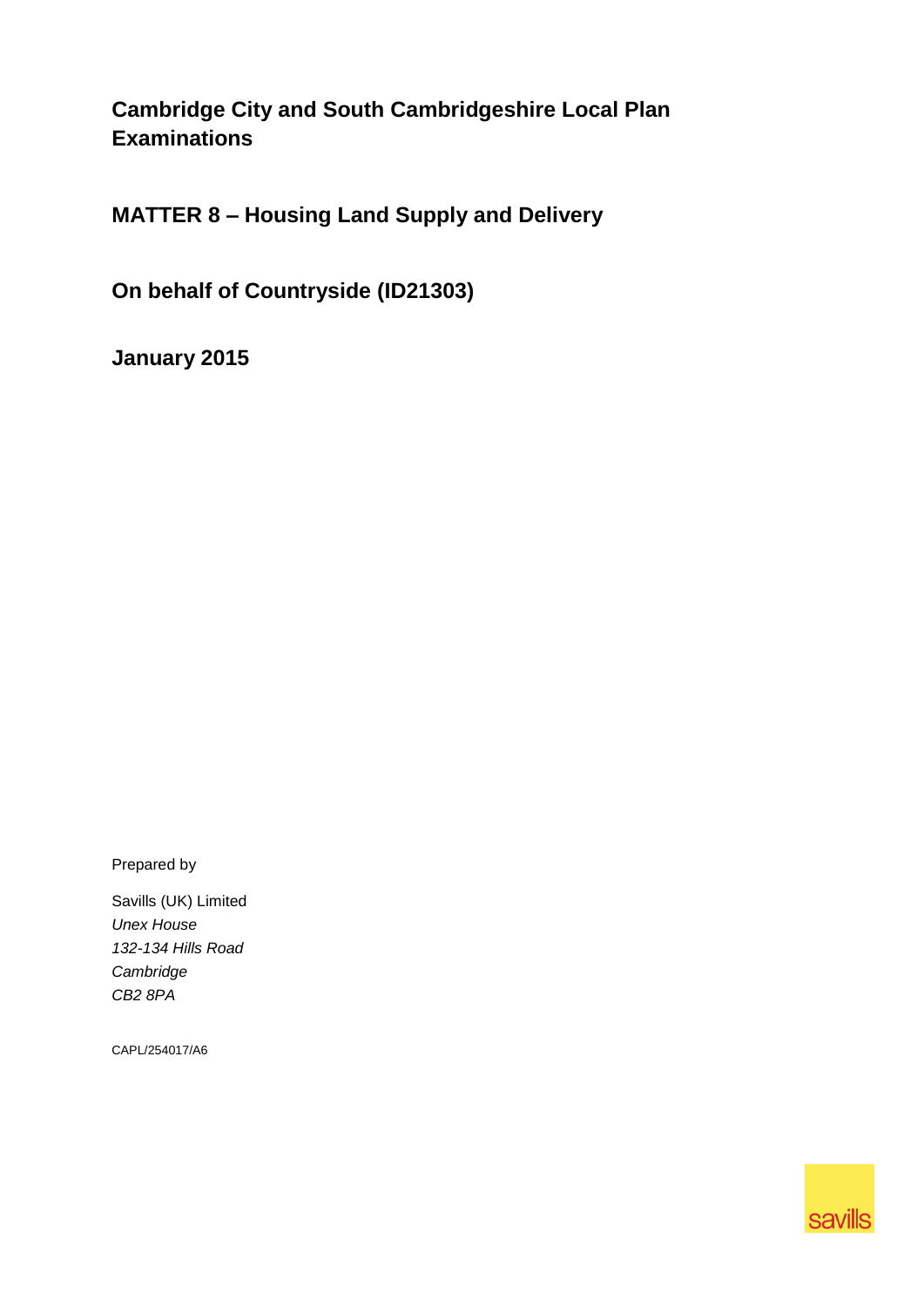## **8 Housing land supply and delivery Matter 8a**

*Are the housing trajectories realistic; will they deliver the number of new homes expected, within the Plan period?*

- *i. Are the expectations for existing permission and new allocations reasonable? Is there too much reliance on new settlements and will this prejudice the delivery of new housing in the plan period.*
- 1. We have a number of concerns regarding the strategies.
- 2. In 2016/17 North West Cambridge is due to deliver 590 homes (520 in the city and 70 in South Cambs). Given that is the first year of completions and that completions decline after that, we consider that is extremely optimistic. We are not aware of any site in the UK having can achieve that level of development in its first year, let alone in subsequent years. As matter stand at January 2015, details have been approved for 349 homes. A further 241 homes need to be approved, to get on site and undertake infrastructure works and the build homes in order to achieve that level of completions. Experience of major sites suggests that around 300 homes a year can be sustained with a number of developers working in tandem. We consider that it would be prudent to reduce the contribution this site makes to the five year supply by around 250 homes.
- 3. In South Cambs, in last few years of the plan, supply is reliant on 3 new settlements to deliver 1,000 homes out of 1,200 a year being delivered. That is coupled with the low rates of delivery in Cambridge City means very few sites will be being developed. We consider that in order to achieve high levels of development a wider range of sites are required.
- *ii. Is there sufficient flexibility to deal with changing circumstances and/or uncertainty over when allocations will come forward for development?*
- 4. In South Cambs, in last few years of the plan, supply is reliant on 3 new settlements to deliver 1,000 homes out of 1,200 a year being delivered. If any one of those sites were to be delayed the effect on supply would be significant. There is no provision made for additional sites in the event that current sites in the plans experience unforeseen difficulties in coming forward there are not sites in sustainable locations readily available to meet needs.

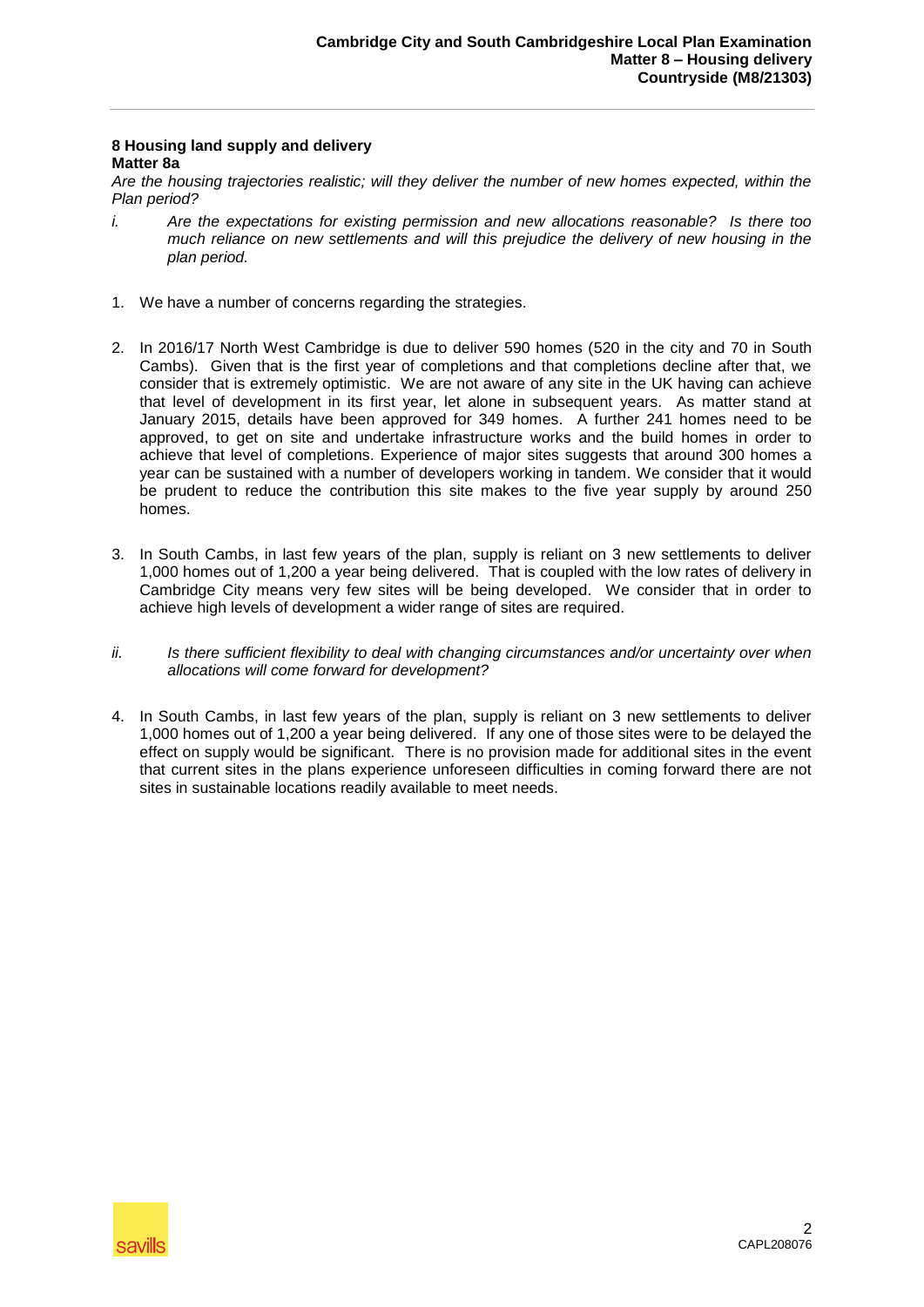## **Matter 8B**

*Will the plans ensure a rolling five year supply of specifc deliverable sites in accordance with para 47 of the NPPF?*

- *iii. Does the Memorandum of Understanding (RD/Strat/350) reflect an acceptance that, individually, the two plans will not provide a rolling five year supply across the plan period? If so, will the planned MMs (appendix 3 of Councils' Statement to Matter 1), which would rely on a combined housing trajectory for Greater Cambridge, ensure compliance with para.47 of the NPPF? Bearing in mind the inspector's rejection of this approach in the Waterbeach appeals, as the Councils able to draw my attention to any cases where such an approach has been supported (other than where joint plans have been prepared)? Would it be a better approach, if supported by the evidence, to have a stepped approach (see, for example, West Lancashire) to identifying the five year supply for each Council an individual basis?*
- 5. Yes, the MOU is an acceptance that there is not a five year supply in each area.
- 6. We do not consider that the MOU would comply with NPPF. The NPPF says that LPAs should identify and update annually a supply of sites sufficient to provide five years worth of housing against "their" housing requirements (Para. 47 2<sup>nd</sup> bullet). The Memorandum of Understanding (MoU) is not consistent with the submission Local Plans:
	- paragraph 2.37 of the Cambridge Local Plan states the City will meet its need within its area
	- paragraph 2.11 of the Submission South Cambridgeshire Local Plan states that the SHMA identifies an objectively assessed need for 19,000 new homes in South Cambridgeshire.
- 7. Given both plans are said to be meeting their own objectively assessed needs, there can be no reason for a joint trajectory.
- 8. We do not agree with a "stepped approach". There is a pressing need to deliver more homes in the Plan areas to tackle affordable housing need and affordability. The area experiences significant rising house prices and therefore it is urgent that any shortfall in housing is eliminated as quickly as possible. One of the key purposes of the NPPF is to significantly boost housing supply in order to support the economy and tackle precisely the issues the Cambridge area faces. Not to plan to deliver the plan rates from the outset of the plan period would be contrary to the objectives of the NPPF.
- 9. In South Cambridgeshire, in the first three years of the plan period 504 affordable homes were delivered.
- 10. Cambridge City Annual Monitoring Reports for 2012 and 2013 state that 67 and 135 affordable homes were built in those 2 years. The 2014 report states that 447 were built in 2012/13 – we assume this is should say 2013/14. In total 649 affordable homes were delivered in Cambridge City.
- 11. More homes are needed now and therefore the plans should aim to deliver the annual average plan rate from the outset.
- *iv. Does the evidence on past delivery (paras 3.18 to 3.19 of RD/Top/070 for City and Table 3 of RD/Top050 for SCDC) justify the use of a 5% rather than 20% buffer?*
- 12. No. The current adopted development plan target for Cambridge city is 12,500 homes between 1999 and 2016. That equates to an annual average of 735 homes. Only once since the local

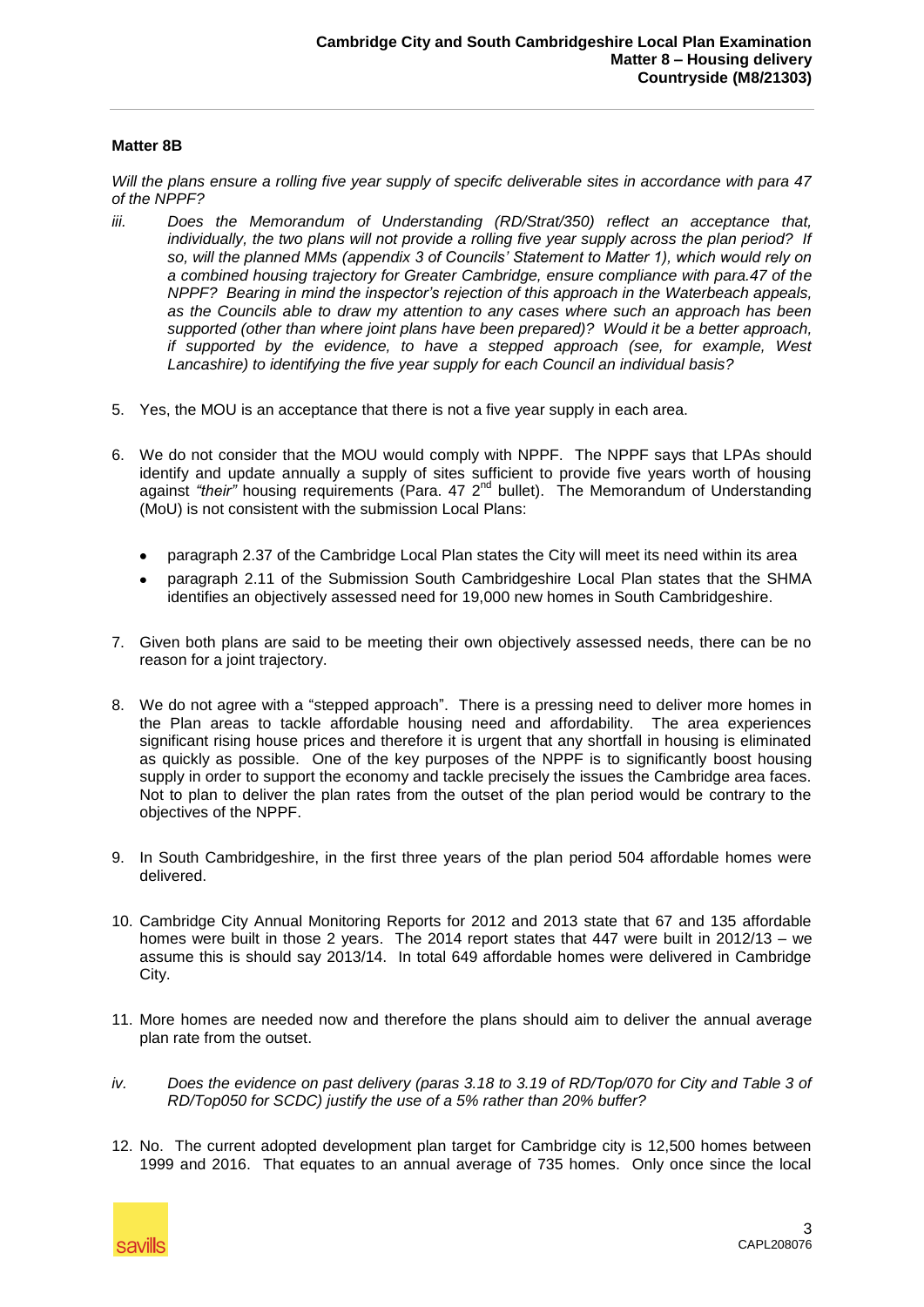plan was adopted in 2006 has that target been met. In 7 out of the last 8 years the target has not been achieved.

- 13. Arguably, since 2008 delivery within the City Council area should be measured against the East of England Plan, requiring 1,110 homes a year to be achieved. Clearly the achieved rate falls significantly below this.
- 14. In South Cambridgeshire the adopted plan rate is 1,176 homes pe year. Only once since 199h has that rate been achieved (2007/08). In the last six years the rate achieved has been has been around 60% of that.

| Year      | Development Plan<br><b>Target</b> | Completions | Percentage |
|-----------|-----------------------------------|-------------|------------|
| 1999-2000 | 1,176                             | 801         | 68%        |
| 2000/01   | 1,176                             | 801         | 68%        |
| 2001/02   | 1,176                             | 525         | 45%        |
| 2002/03   | 1,176                             | 653         | 56%        |
| 2003/04   | 1,176                             | 979         | 83%        |
| 2004/05   | 1,176                             | 571         | 46%        |
| 2005/06   | 1,176                             | 877         | 75%        |
| 2006/07   | 1,176                             | 924         | 79%        |
| 2007/08   | 1,176                             | 1274        | 108%       |
| 2008/09   | 1,176                             | 610         | 52%        |
| 2009/10   | 1,176                             | 611         | 52%        |
| 2010/11   | 1,176                             | 656         | 56%        |
| 2011/12   | 1,176                             | 678         | 58%        |
| 2012/13   | 1,176                             | 559         | 48%        |
| 2013/14   | 1,176                             | 636         | 54%        |

- *v. Is there compelling evidence with reference to historic delivery rates and expected future trends, as required by para. 48 of the NPPF, that windfalls will contribute to the five year supply? For south Cambs, are pars. 2.65 and 2.66 consistent with part 2 of Policy S/12*
- 15. There is no evidence regarding the reliability of supply from windfalls moving forward. Both local plans include polices which will in effect make it difficult for windfalls to continue to come forward at those rates
- 16. In Cambridge the policy on loss of industrial and storage land has been tightened up. Policy 7/3 of the adopted local plan protected industrial and storage space identified on the proposals map. It include criteria against which to assess other industrial sites.
- 17. Policy 41 of the Submission City Local Plan now introduces a *"presumption against"* loss of any employment sites outside industrial sites and extends protection to office and research uses, including those which are *Sui generis*. Given that the Local Plan allocate some industrial sites for redevelopment based one the outcomes of the Employment Land review, it is unlikely that other sites will be able to meet the strict criteria in Policy 41 to permit their redevelopment.
- 18. Both plans are based on comprehensive SHLAAs. The output of those SHLAAs are allocations for development. It is unlikely that there is a significant source of supply available which is as yet unknown. Further evidence is required to support the windfall rates.